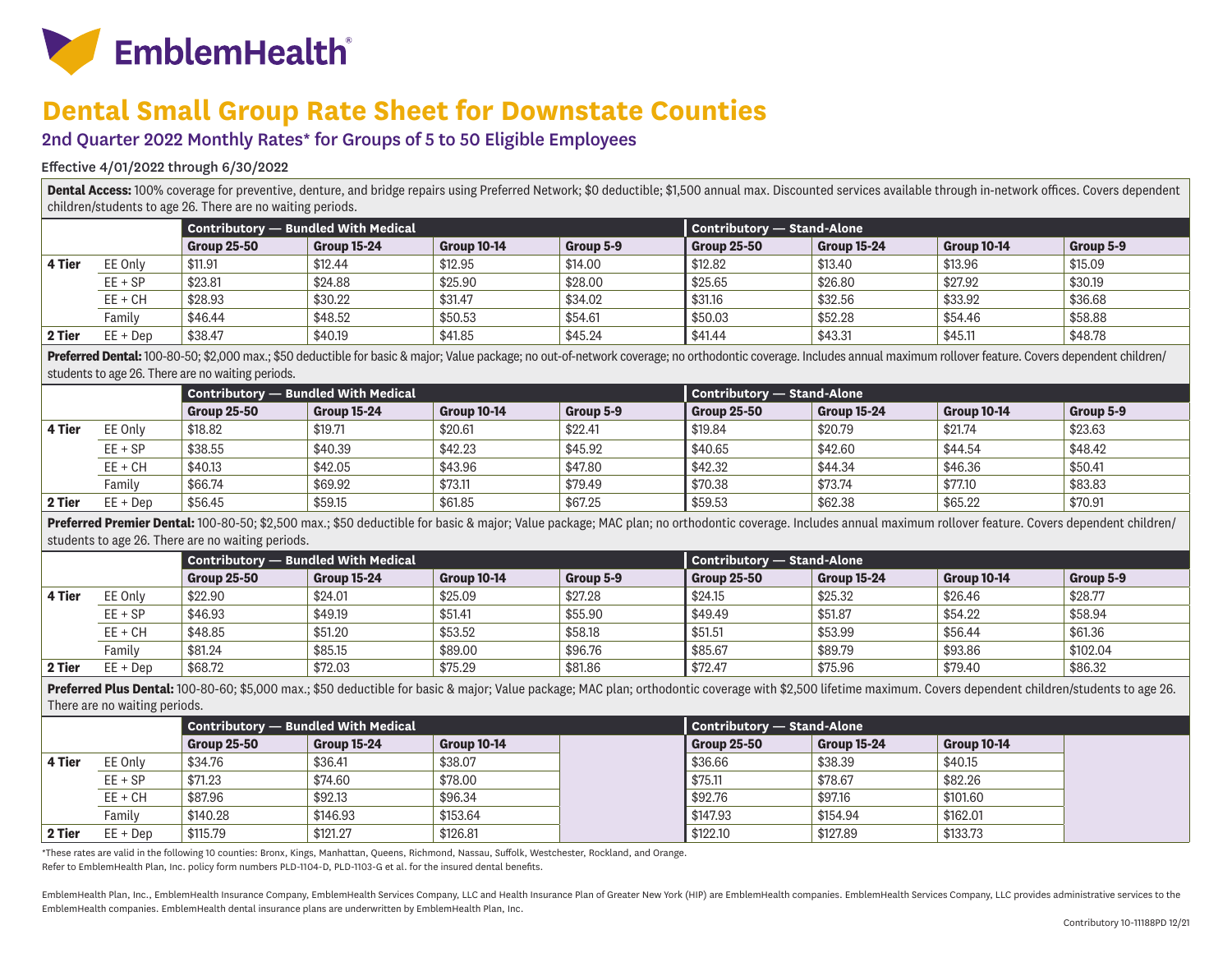

# **Dental Small Group Rate Sheet for Downstate Counties**

### **2nd Quarter 2022 Monthly Rates\* for Groups of 5 to 50 Eligible Employees**

### Effective 4/01/2022 through 6/30/2022

Dental Access: 100% coverage for preventive, denture, and bridge repairs using Preferred Network; \$0 deductible; \$1,500 annual max. Discounted services available through in-network offices. Covers dependent children/students to age 26. There are no waiting periods.

|        |            |                    | Voluntary — Bundled With Medical |                    |           |                    | Voluntary — Stand-Alone |                    |           |  |  |
|--------|------------|--------------------|----------------------------------|--------------------|-----------|--------------------|-------------------------|--------------------|-----------|--|--|
|        |            | <b>Group 25-50</b> | <b>Group 15-24</b>               | <b>Group 10-14</b> | Group 5-9 | <b>Group 25-50</b> | <b>Group 15-24</b>      | <b>Group 10-14</b> | Group 5-9 |  |  |
| 4 Tier | EE Only    | \$13.49            | \$14.00                          | \$14.53            | \$15.58   | \$14.54            | \$15.09                 | \$15.67            | \$16.81   |  |  |
|        | $EE + SP$  | \$26.97            | \$28.00                          | \$29.06            | \$31.16   | \$29.07            | \$30.19                 | \$31.34            | \$33.61   |  |  |
|        | $EE + CH$  | \$32.77            | \$34.02                          | \$35.31            | \$37.86   | \$35.32            | \$36.68                 | \$38.08            | \$40.84   |  |  |
|        | Familv     | \$52.60            | \$54.61                          | \$56.69            | \$60.78   | \$56.71            | \$58.88                 | \$61.14            | \$65.56   |  |  |
| 2 Tier | $EE + Dep$ | \$43.58            | \$45.24                          | \$46.96            | \$50.34   | \$46.97            | \$48.78                 | \$50.64            | \$54.31   |  |  |

Preferred Dental: 100-80-50; \$2,000 max.; \$50 deductible for basic & major; Value package; no out-of-network coverage; no orthodontic coverage. Includes annual maximum rollover feature. Covers dependent children/ students to age 26. There are no waiting periods.

|        |            | Voluntary — Bundled With Medical |                    |                    |           | Voluntary - Stand-Alone |             |                    |           |
|--------|------------|----------------------------------|--------------------|--------------------|-----------|-------------------------|-------------|--------------------|-----------|
|        |            | <b>Group 25-50</b>               | <b>Group 15-24</b> | <b>Group 10-14</b> | Group 5-9 | <b>Group 25-50</b>      | Group 15-24 | <b>Group 10-14</b> | Group 5-9 |
| 4 Tier | EE Only    | \$21.51                          | \$22.41            | \$23.29            | \$25.09   | \$22.69                 | \$23.63     | \$24.56            | \$26.46   |
|        | $EE + SP$  | \$44.08                          | \$45.92            | \$47.73            | \$51.41   | \$46.48                 | \$48.42     | \$50.33            | \$54.22   |
|        | EE + CH    | \$45.88                          | \$47.80            | \$49.68            | \$53.52   | \$48.38                 | \$50.41     | \$52.39            | \$56.44   |
|        | Familv     | \$76.30                          | \$79.49            | \$82.62            | \$89.00   | \$80.47                 | \$83.83     | \$87.13            | \$93.86   |
| 2 Tier | $EE + Dep$ | \$64.55                          | \$67.25            | \$69.89            | \$75.29   | \$68.07                 | \$70.91     | \$73.70            | \$79.40   |

Preferred Premier Dental: 100-80-50; \$2,500 max.; \$50 deductible for basic & major; Value package; MAC plan; no orthodontic coverage. Includes annual maximum rollover feature. Covers dependent children/ students to age 26. There are no waiting periods.

|        |            | Voluntary — Bundled With Medical |                    |                    |           | $\blacksquare$ Voluntarv — Stand-Alone $\blacksquare$ |                    |                    |           |  |
|--------|------------|----------------------------------|--------------------|--------------------|-----------|-------------------------------------------------------|--------------------|--------------------|-----------|--|
|        |            | <b>Group 25-50</b>               | <b>Group 15-24</b> | <b>Group 10-14</b> | Group 5-9 | <b>Group 25-50</b>                                    | <b>Group 15-24</b> | <b>Group 10-14</b> | Group 5-9 |  |
| 4 Tier | EE Onlv    | \$26.18                          | \$27.28            | \$28.37            | \$30.54   | \$27.61                                               | \$28.77            | \$29.91            | \$32.20   |  |
|        | $EE + SP$  | \$53.64                          | \$55.90            | \$58.12            | \$62.57   | \$56.56                                               | \$58.94            | \$61.29            | \$65.98   |  |
|        | $EE + CH$  | \$55.83                          | \$58.18            | \$60.50            | \$65.13   | \$58.88                                               | \$61.36            | \$63.80            | \$68.68   |  |
|        | Familv     | \$92.85                          | \$96.76            | \$100.61           | \$108.32  | \$97.92                                               | \$102.04           | \$106.10           | \$114.23  |  |
| 2 Tier | $EE + Dep$ | \$78.55                          | \$81.86            | \$85.11            | \$91.63   | \$82.83                                               | \$86.32            | \$89.76            | \$96.63   |  |

**Preferred Plus Dental:** 100-80-60; \$5,000 max.; \$50 deductible for Basic & Major; Value package; MAC Plan; Orthodontic coverage with \$2,500 lifetime maximum

|        |            | Voluntary — Bundled With Medical |                    |                    | Voluntary - Stand-Alone |                    |                    |  |
|--------|------------|----------------------------------|--------------------|--------------------|-------------------------|--------------------|--------------------|--|
|        |            | <b>Group 25-50</b>               | <b>Group 15-24</b> | <b>Group 10-14</b> | Group 25-50             | <b>Group 15-24</b> | <b>Group 10-14</b> |  |
| 4 Tier | EE Only    | \$39.72                          | \$41.38            | \$43.03            | \$41.88                 | \$43.64            | \$45.37            |  |
|        | $EE + SP$  | \$81.38                          | \$84.78            | \$88.15            | \$85.81                 | \$89.41            | \$92.96            |  |
|        | $EE + CH$  | \$100.51                         | \$104.71           | \$108.88           | \$105.99                | \$110.43           | \$114.82           |  |
|        | Familv     | \$160.28                         | \$166.99           | \$173.64           | \$169.02                | \$176.10           | \$183.10           |  |
| 2 Tier | $EE + Dep$ | \$132.30                         | \$137.84           | \$143.32           | \$139.52                | \$145.35           | \$151.14           |  |

\*These rates are valid in the following 10 counties: Bronx, Kings, Manhattan, Queens, Richmond, Nassau, Suffolk, Westchester, Rockland, and Orange. Refer to EmblemHealth Plan, Inc. policy form numbers PLD-1104-D, PLD-1103-G et al. for the insured dental benefits.

EmblemHealth Plan, Inc., EmblemHealth Insurance Company, EmblemHealth Services Company, LLC and Health Insurance Plan of Greater New York (HIP) are EmblemHealth companies. EmblemHealth Services Company, LLC provides admini EmblemHealth companies. EmblemHealth dental insurance plans are underwritten by EmblemHealth Plan, Inc.